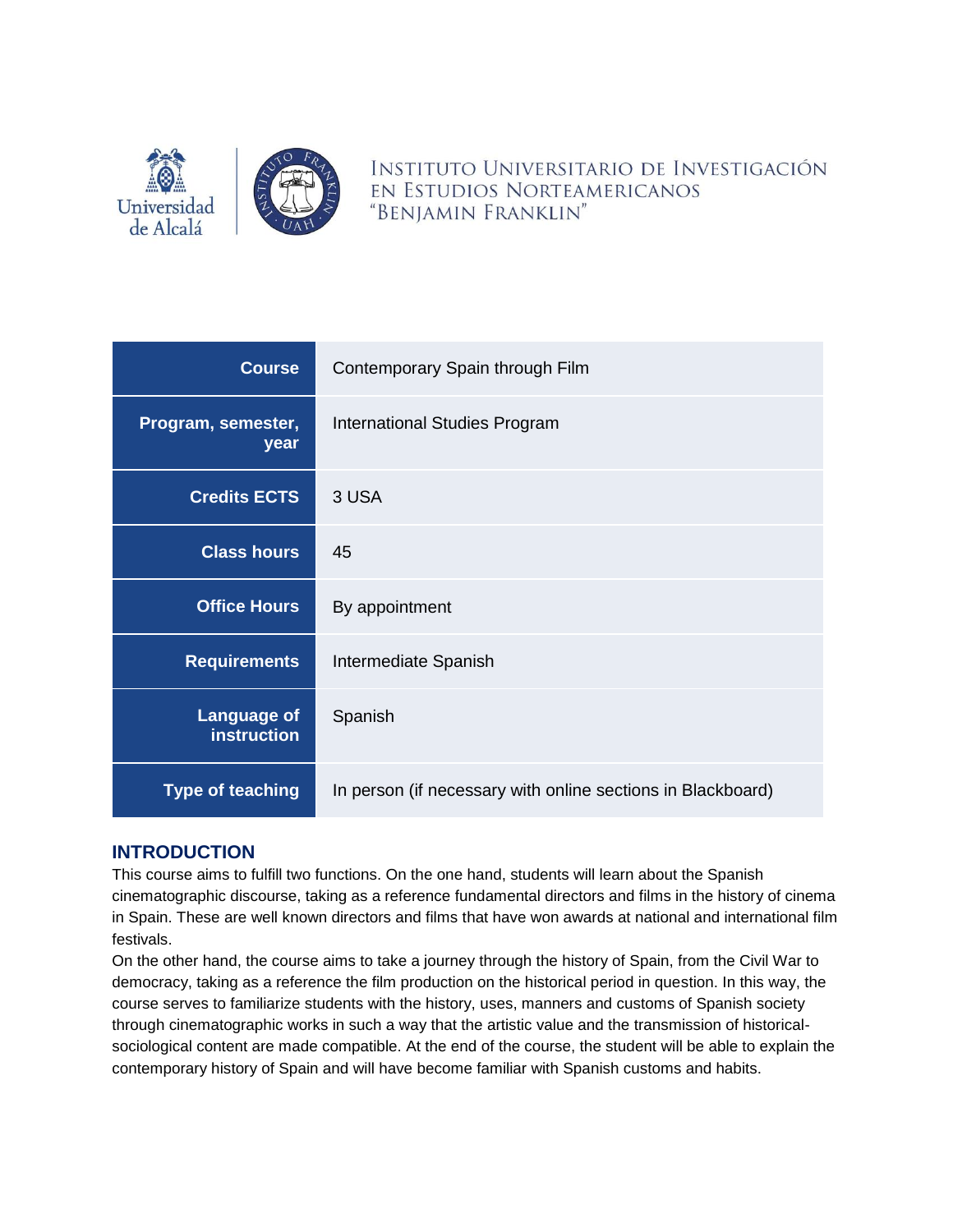

Warning: The course may include the viewing of films or images with sexual, religious or other content that may offend the sensibilities of the student. If a student decides to leave class during the viewing of this type of material, it will count as an unexcused absence.

### **COMPETENCES**

The aim is to encourage students' critical analysis and to foster their participation and interest so that they acquire an overall view of contemporary Spanish history and society. Reference will be made, therefore, to social, political and cultural issues, in addition to presenting some of the challenges facing Spanish society today. According to this section, the course will aim to develop the following competencies:

#### **General competencies (GC):**

**GC1:** Analyze Spanish culture from the images it offers of itself through cinema. **GC2:** To critically identify the most important political, economic, social and cultural events of the 20th century in Spain.

**GC3:** Knowing the basic fundamentals of contemporary Spanish society as well as to describe and and to make a description and interpretation of the most significant social and political problems. **CG4:** Develop the analytical ability to identify the causes and consequences of the evolution of Spanish society through images.

#### **Specific competences (SC):**

**SC1:** Study from a sociocultural perspective the recent history of Spain based on four historical periods: Civil War and background, Francoism, Transition and Democracy.

**SC2:** Reflect on the main currents, directors, themes, genres, influences and evolution of Spanish cinema throughout the 20th century. The way to analyze the different films will be through criticism and analysis of the themes represented.

### **METHODOLOGY**

An essential part of the course is the exposition of the topics by the professor with the active participation of the students in the debates.

Theoretical-practical lessons will be given based on the information in the class manual. The professor will provide or indicate the fundamental didactic materials for the follow-up and preparation of each of the classes and the students will have at their disposal the scripts of the films viewed, as well as the articles and readings related to the topics covered in class.

Before watching the films, students should know the plot and the different sequences. During the projection of the film, the script provided can be used to facilitate the understanding and following of the film. After the screening there will be an in-depth analysis of the film in question.

As a requirement of the course, the student will have to do a research work on a Spanish film of his/her choice. This work will be presented in an oral presentation in which the student will have the opportunity to demonstrate the analytical skills learned throughout the course. The course will have two exams, one quarterly and one final, whose objective is to evaluate if all the competencies have been acquired.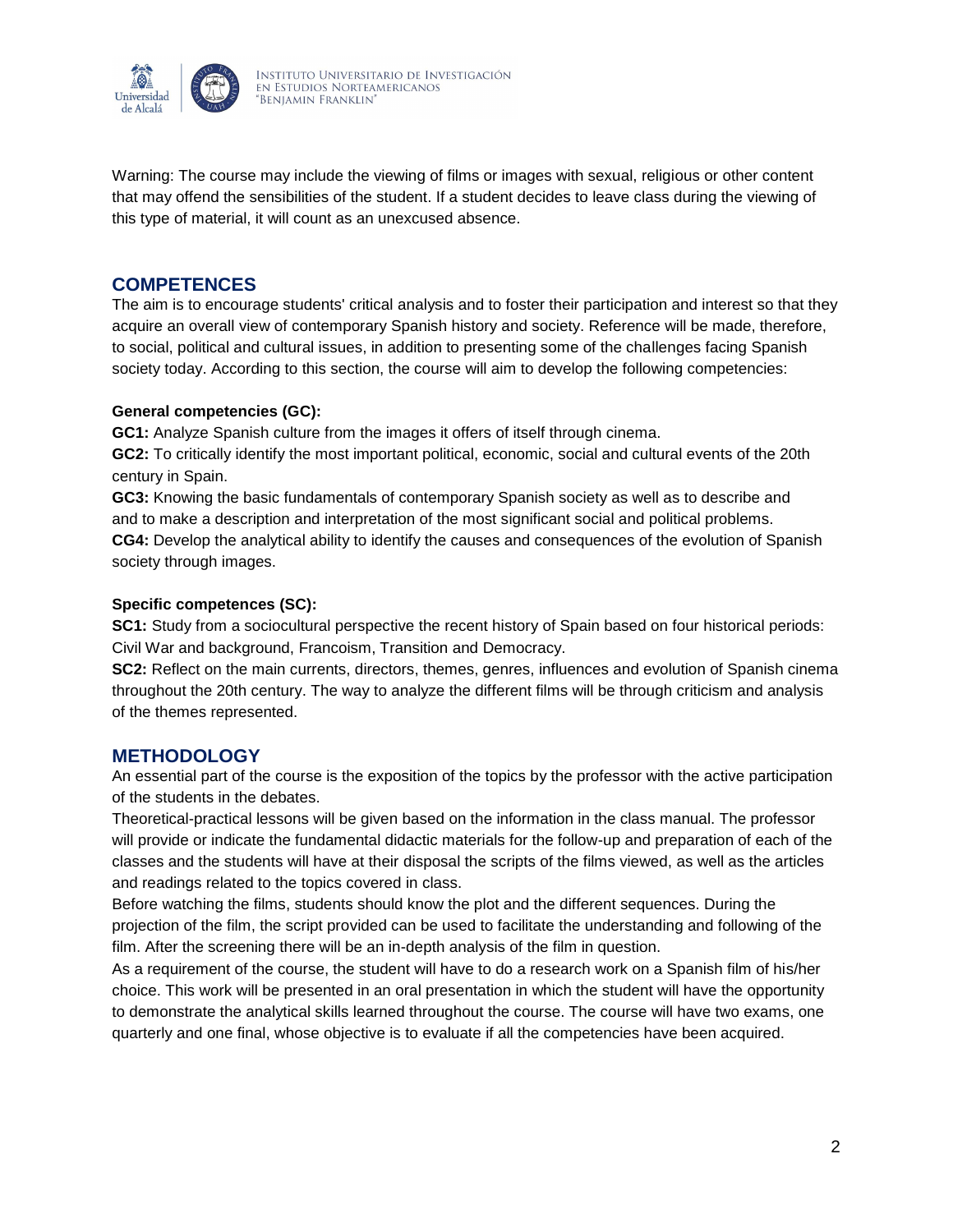

# **PREPARATION FOR CLASS**

For the best performance of the course, the student should arrive each day prepared to class, having completed the tasks assigned in the program. The work at home is very important since it will allow the student to anticipate the content of the class. It will basically involve reading the information in the manual and doing the comprehension exercises that appear in it. This task is key to be able to follow the rhythm of the class, since it will facilitate the comprehension of the viewing.

Working on the readings before coming to class prepares the student to ask questions and give opinions on the subject matter in class.

- Read assigned topics before class.
- Reflects on questions that may lead to interesting discussions.
- Takes notes during class explanations and discussions.

# **EVALUATION**

The evaluation system is based on class participation; participation in activities (if any) exams and assignments.

#### **Participation**

It must be active, that is to say, the student must not only ask his doubts, but must also make comments and actively participate in the exercises proposed in class both in group and individually. In addition, the student must read the texts assigned by the professor and do the exercises related to the text. The student is expected to demonstrate maturity and responsibility in the classroom so that gestures, passive attitude such as sleeping in class, and having inappropriate behavior in the classroom may have a negative impact on the grade of this section. The total percentage of this section is 10%.

#### **Exams**

It is recommended to read all the readings, manual and articles and make summaries of the topics covered in class in addition to taking notes of the teacher's explanations. This should be reviewed by the student in case he/she does not understand something, in this case he/she should ask the professor the next day of class to clarify all doubts. It is better to study and review each week a little before the day of the exam in order to have adequate knowledge for the exam.

There will be a partial exam and a final exam, they are not cumulative. The total percentage of this section is 50%, 25% for each exam.

If the professor detects copying or plagiarism in the exam, the student will receive a grade of zero and will not have the option of any type of recovery.

The professor reserves the right to give "surprise exams" when he/she deems it appropriate. These exams will always be at the beginning of the class and will be very short (five minutes more or less). They will be assessed as one more homework grade.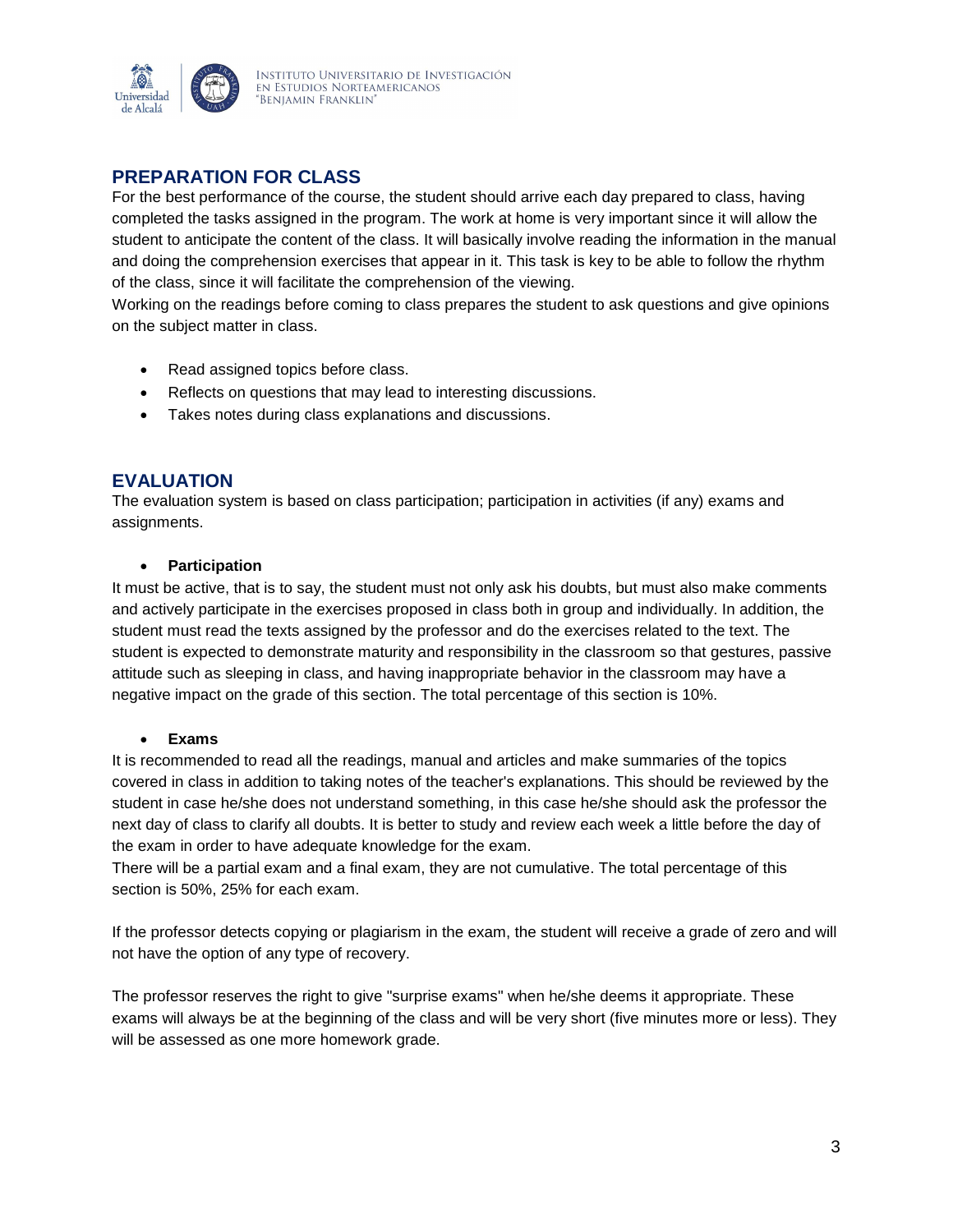

#### **Written work.**

The student will have to do a research paper (dossier) on a Spanish film of his/her choice. The total percentage of this section is 20%.

**Note:** If the work is not handed in on the indicated date the student will receive one point less for each day late.

#### **Oral presentation**.

The written work on the film (dossier) will be exposed in an oral presentation in which the student will have the opportunity to demonstrate the analytical skills learned throughout the course. The presentation will include the same sections of the films seen in class.

The total percentage of this section is 20%.

#### **Plagiarism:**

Research papers should expose students' own ideas. The work of other writers or experts used to support students' ideas must be cited appropriately. Inappropriate use of someone else's text or work is considered plagiarism. Plagiarism is a violation of academic standards and may result in failure of the paper or even the subject for which the paper was written. In extreme cases it may result in expulsion from the program. Guidelines for writing the paper properly should be provided by the professor.

#### **EVALUATION**

The evaluation of this course is as follows:

| <b>PARTICIPATION</b>     | 10%        |
|--------------------------|------------|
| <b>MIDTERM EXAMS</b>     | 25%        |
| <b>FINAL EXAMS</b>       | 25%        |
| <b>RESEARCH PAPER</b>    | 20%        |
| <b>ORAL PRESENTATION</b> | <b>20%</b> |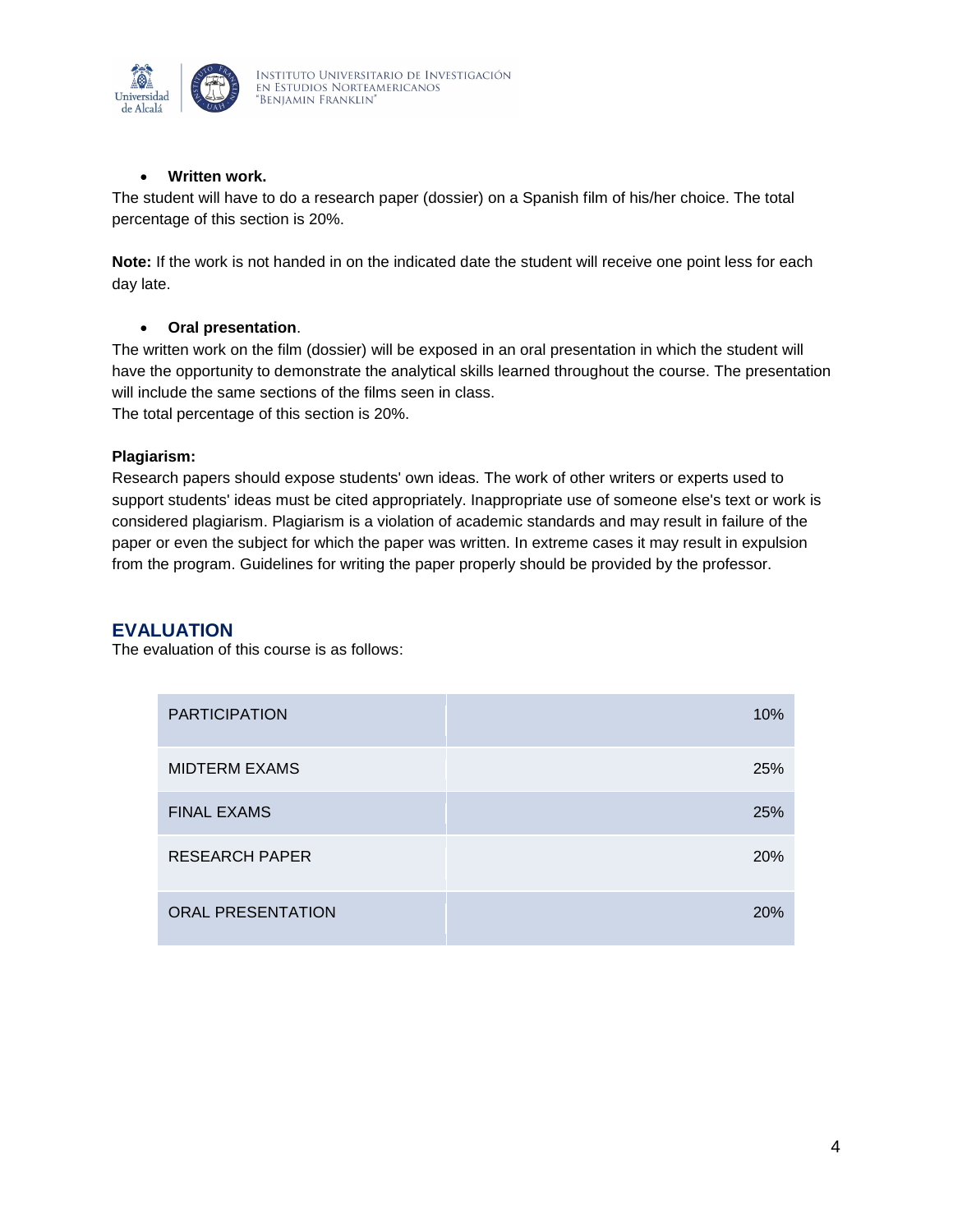

# **ATTENDANCE**

Class attendance is MANDATORY. If the student is absent for more than the allowed limit (one class absence in the summer program and two absences in the fall and spring programs), the final grade will reflect a decrease of 10 points for each non-attendance that has not been excused by a doctor's certificate or by your Program Director. It is the individual responsibility of the student to make up any missed content about the subject taught in class the day the student was absent.

### **STUDENTS WITH SPECIAL NEEDS**

Students with special needs should contact Antonio Fernández: [antonio.fernandezm@uah.es](mailto:antonio.fernandezm@uah.es) Instituto Franklin-UAH can accommodate these students who show through a medical note or a note from their academic advisor that require help in order to fulfill the program.

# **USE OF TECHNOLOGY IN CLASS**

The use of technology is essential today in education, but if is used inappropriately it can be harmful for students. It is necessary that students ask for permission from the teacher in order to use any technological devices. Faculty should make clear to students in what instances technology can be used.

# **USE OF BLACKBOARD**

All courses offered by Instituto Franklin-UAH can be taught through the Blackboard virtual classroom. Also teachers can have materials, forums, etc in the virtual classroom even if they don´t teach the clas virtually. For more information about using it contact Antonio Fernández: [antonio.fernandezm@uah.es](mailto:antonio.fernandezm@uah.es)

# **CLASS SHCEDULE**

| <b>CLASS SCHEDULE</b>                                                                                                                    | <b>ASSIGMENTS</b>                                                                                                                                                                |
|------------------------------------------------------------------------------------------------------------------------------------------|----------------------------------------------------------------------------------------------------------------------------------------------------------------------------------|
| Unit $1$ :<br>Introduction to the course.<br>Presentation of the program.<br>Presentation of the II Republic (1931-1936).                | Buy the course manual.<br>Read the dossier of the first film.<br>Listen to the teacher's explanations in class<br>presentations and write down the main<br>ideas. Ask questions. |
| The language of butterflies. Reading and<br>discussion on the period.<br>Presentation of the historical context of Tierra<br>y Libertad. | Answer the questions in the manual about<br>the film. General discussion about the film,<br>answering questions from the manual and<br>resolving doubts.                         |
| FILM VIEWING:<br>Land and Liberty                                                                                                        | TASK: Read the historical context of<br>Tierra y Libertad.                                                                                                                       |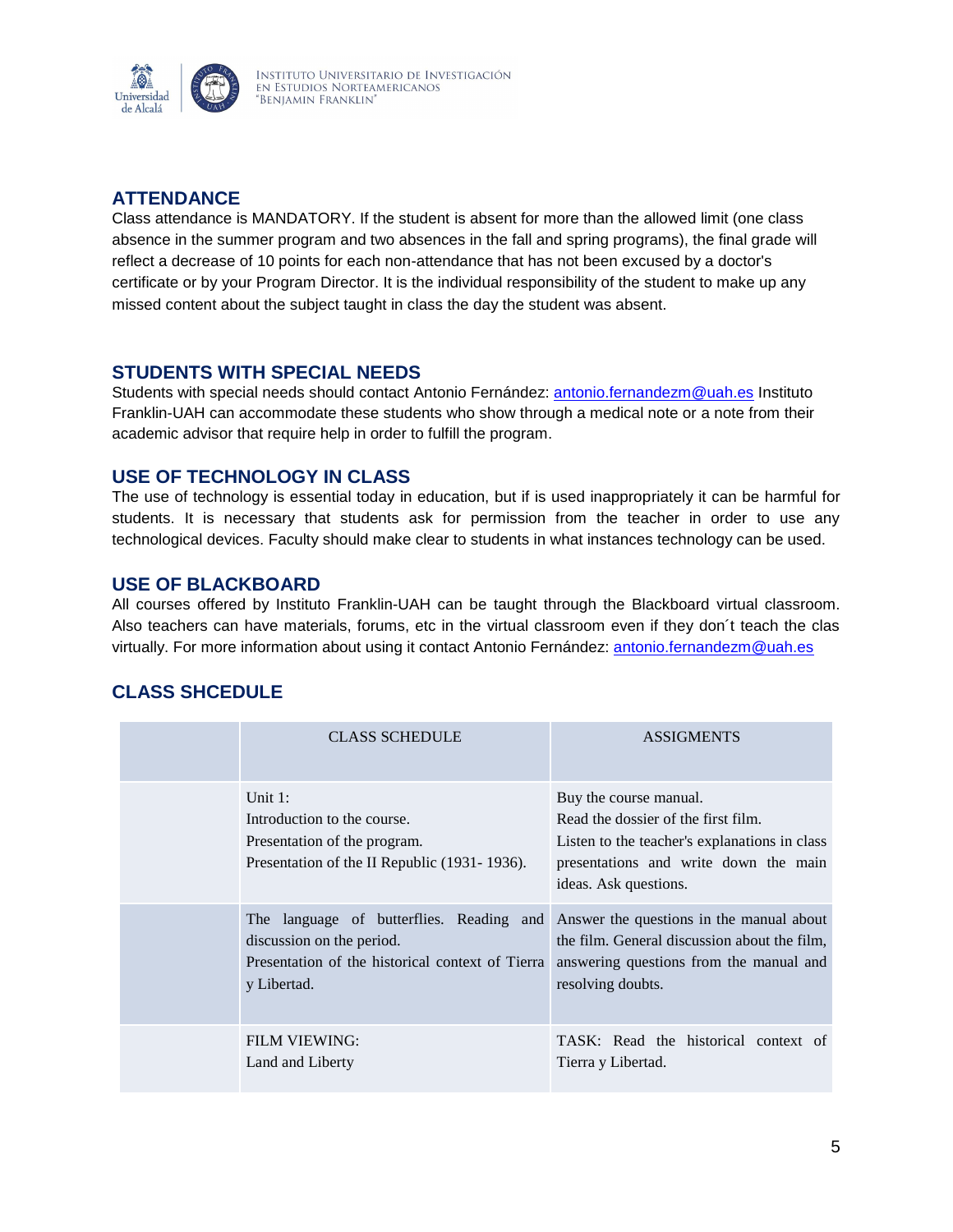

| Debate: Role of the International Brigades:<br>does it make sense to go to fight in other<br>countries for political ideals?                                                                         | Research on the groups of foreigners<br>who came to Spain to fight on the<br>Republican side and why. |
|------------------------------------------------------------------------------------------------------------------------------------------------------------------------------------------------------|-------------------------------------------------------------------------------------------------------|
| Historical context: General explanations<br>about the period of Franco's dictatorship:<br>the early years and repression.<br>Reading and discussion about the period.                                | TASK: Read the dossier of the film The<br>Barbarian Years.                                            |
| <b>VIEWING MOVIE:</b><br>The Barbarian Years                                                                                                                                                         | Answer the questions about the film                                                                   |
| Historical context:<br>General<br>explanations<br>about<br>the<br>Franco<br>dictatorship period: the birth of ETA and the<br>problem of terrorism.<br>Reading and discussion on the period           | TASK: Read the dossier of the film<br>Lobo and answer the questions                                   |
| <b>VIEWING MOVIE:</b><br>Lobo                                                                                                                                                                        | Answer the questions about the film                                                                   |
| Historical context:<br>General explanations about the period of franco, catorce pesetas.<br>Franco's dictatorship: economic problems,<br>immigration.<br>Reading and discussion about the period.    | TASK: Read the dossier of the film Un                                                                 |
| <b>VIEWING MOVIE:</b><br>Un franco, catorce pesetas                                                                                                                                                  | Answer the questions about the film                                                                   |
| Historical context:<br>General<br>explanations<br>the<br>Franco<br>about<br>dictatorship period: economic, social problems,<br>drug addiction, machismo.<br>Reading and discussion about the period. | TASK: Read the dossier of the film La isla<br>mínima.                                                 |
| <b>VIEWING MOVIE:</b><br>La isla mínima                                                                                                                                                              | Answer the questions about the film                                                                   |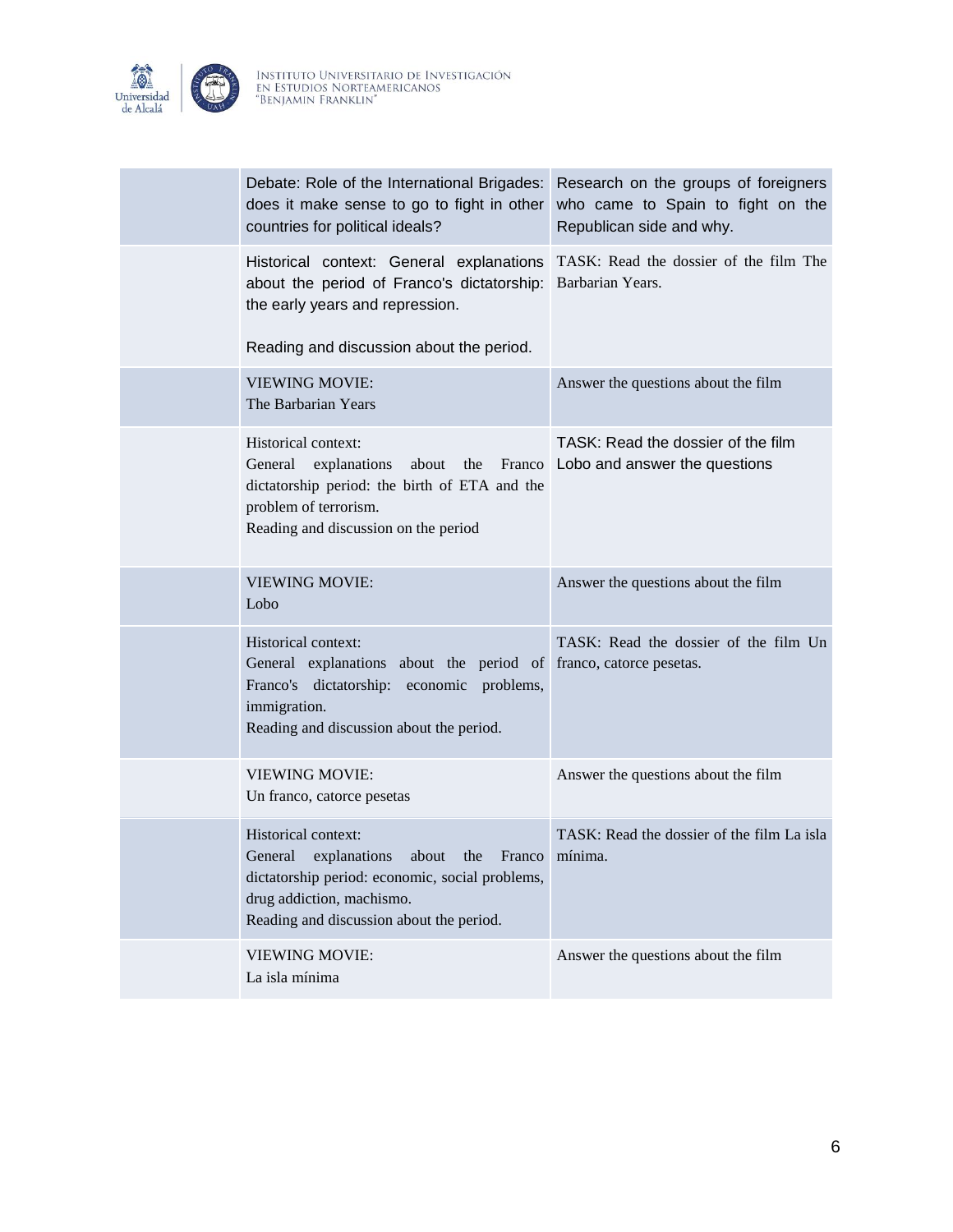

| Historical context:<br>General explanations about the period of lunes alsol.<br>democracy:<br>economic<br>problems,<br>unemployment and industrial reconversion<br>during democracy.<br>Reading and discussion on the period | TASK: Read the dossier of the film, Los |
|------------------------------------------------------------------------------------------------------------------------------------------------------------------------------------------------------------------------------|-----------------------------------------|
| <b>VIEWING MOVIE:</b><br>Los lunes al sol                                                                                                                                                                                    | Answer the questions about the film     |
| Historical context:<br>General explanations of the period of Volver<br>democracy: rural-urban differences, the role of<br>women, incest.                                                                                     | TASK: Read the dossier of the film,     |
| <b>VIEWING MOVIE:</b><br>Volver                                                                                                                                                                                              | Answer the questions about the film     |
| Historical context:<br>General explanations of regional differences,<br>stereotypes.                                                                                                                                         | Read film dossier                       |
| <b>VIEWING MOVIE:</b><br>Ocho apellidos vascos                                                                                                                                                                               | Answer the exercises in the manual      |
| Historical context:<br>General explanations of unemployment issues,<br>drug trafficking.                                                                                                                                     | Read film dossier                       |
| VISIONADO PELICULA:<br>El niño                                                                                                                                                                                               | Answer the exercises in the manual      |

**NOTE:** This syllabus is subject to change. The final syllabus will be given to students on the first day of class.

### **BIBLIOGRAHY**

The student must purchase the class manual in reprographics. Colegio de Málaga Building. Next to the Institute.

AMPLIADA (this bibliography can be found in the Colegio de Málaga library).

Alonso Barahona, F. Biografía del cine español. CILEH. Barcelona. 1995.

AA.VV. Cine español (1896-1988) Madrid. Ministerio de Cultura. 1989.

AA.VV. Historia del cine español. Madrid. Cátedra. 1995.